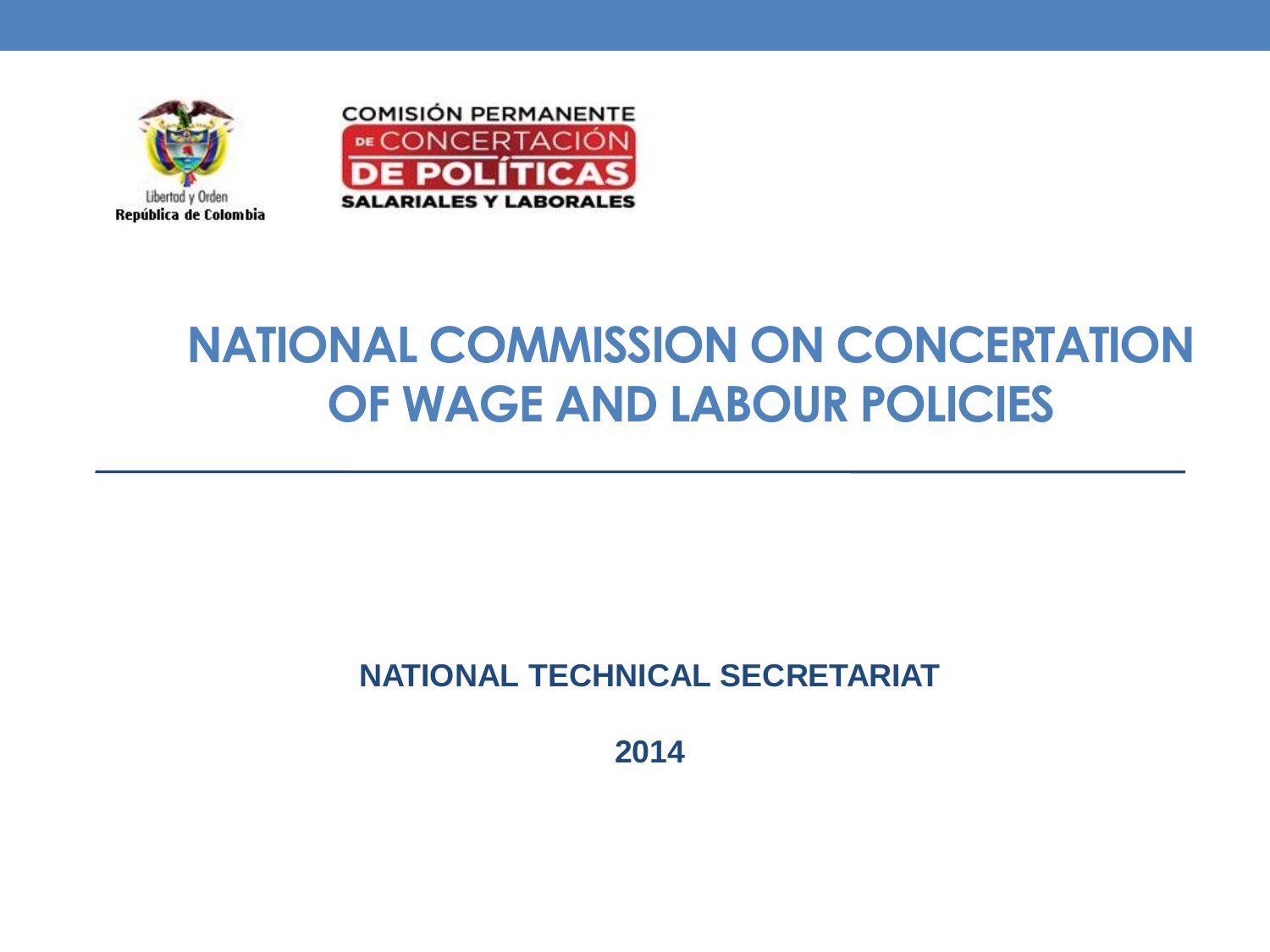



**¿What is The National Commission on Concertation of Wage and Labour Policies?**

- $\checkmark$  The Commission was created in 1991 by the Constitution and was regulated by the laws 278/96 and 990/05. The Constitutional Court of Colombia has declared legal those laws in Decisions C-815/99 and C-531/05.
- $\checkmark$  The Act 278/96 establish the integration of the National Commission on Concertation and set the economic criteria for the negotiation of minimum wage.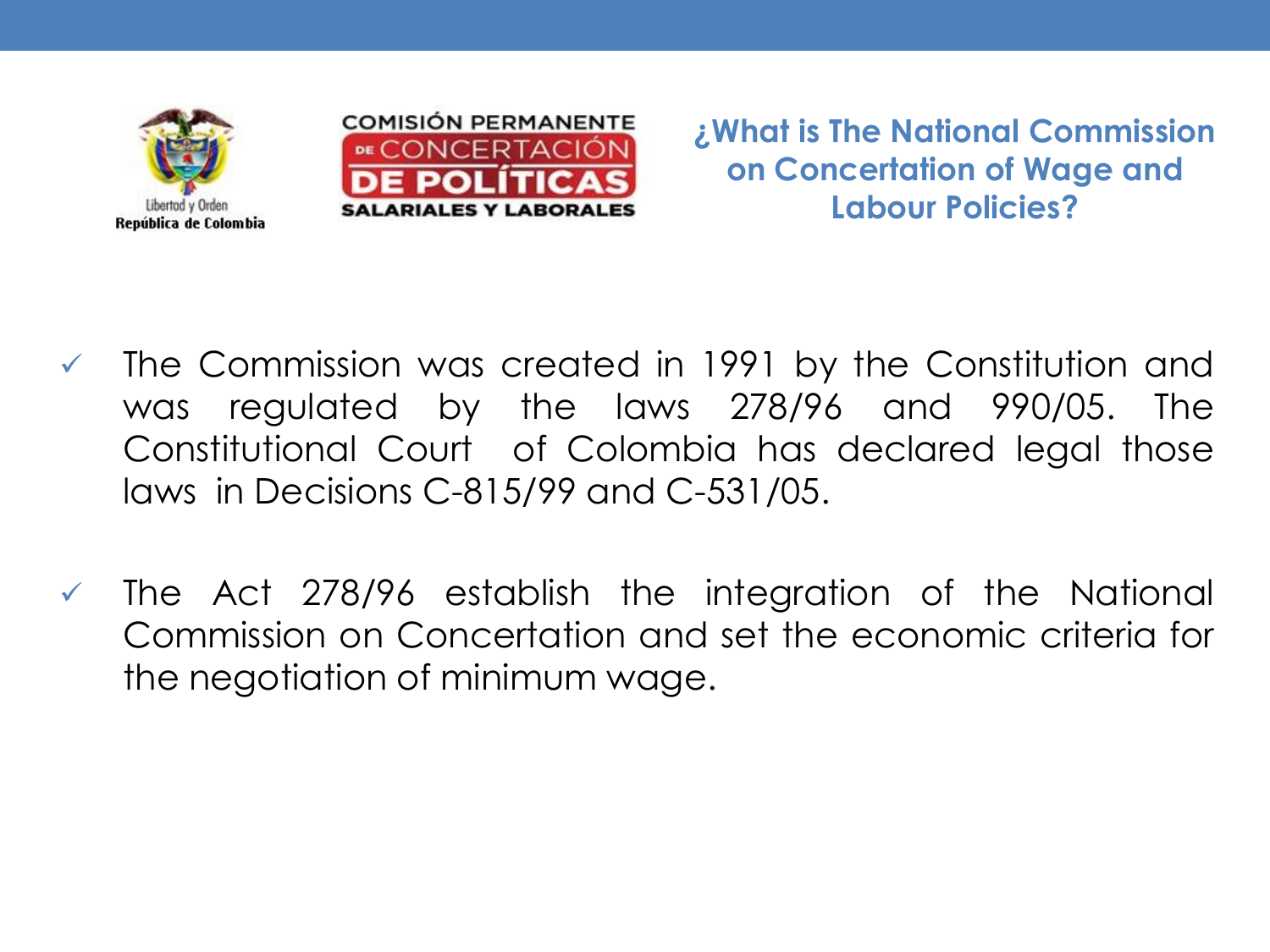



**¿Who are the members of The National Commission on Concertation of Wage and Labour Policies?**

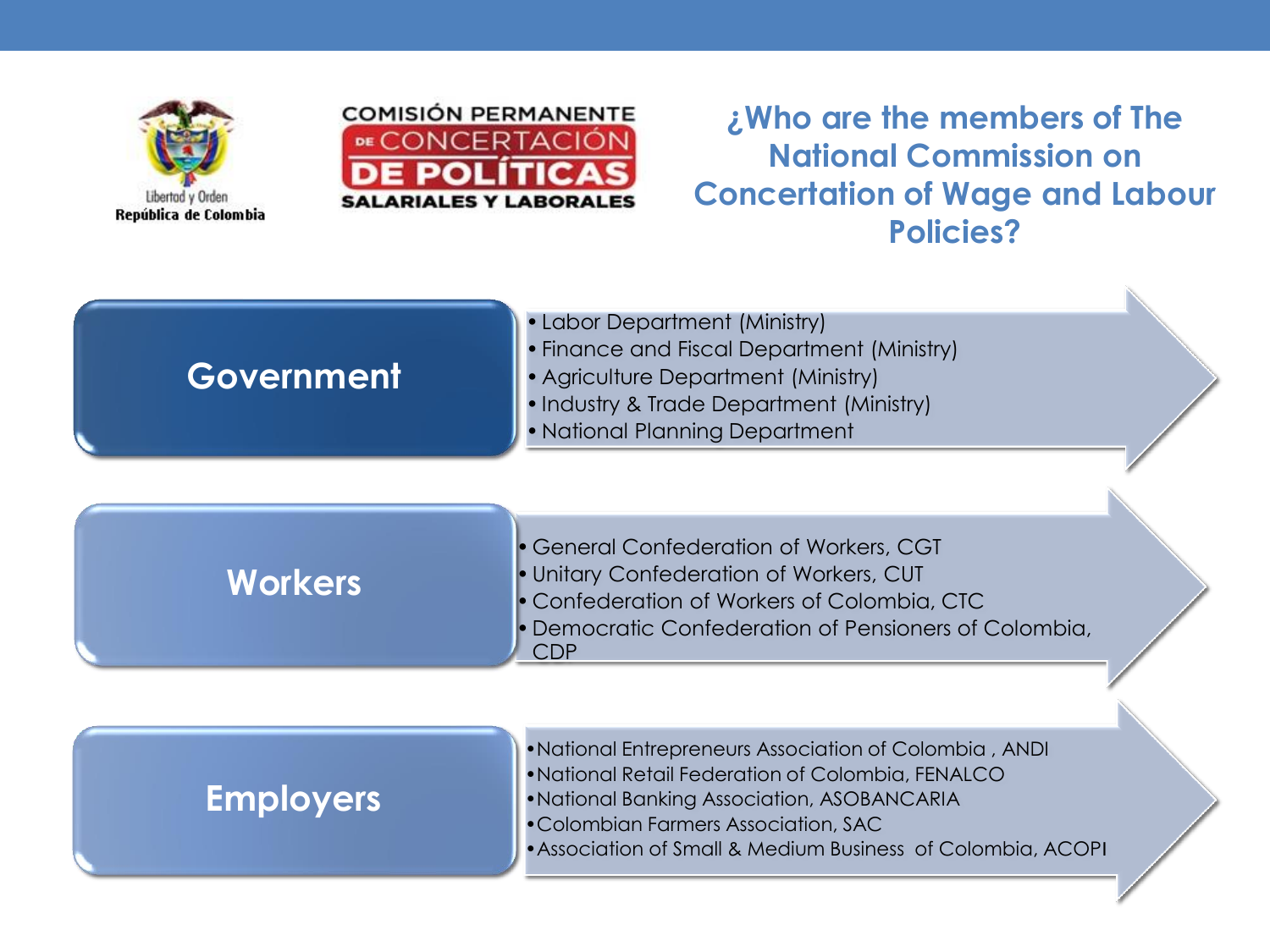



**¿What are the functions of the National Commission on Concertation of Wage and Labour Policies?**

Promote good working relationships

Contribute to the settlement of collective Labour Disputes

Arrange or agree the national wage policy

Jointly arrange the labour policy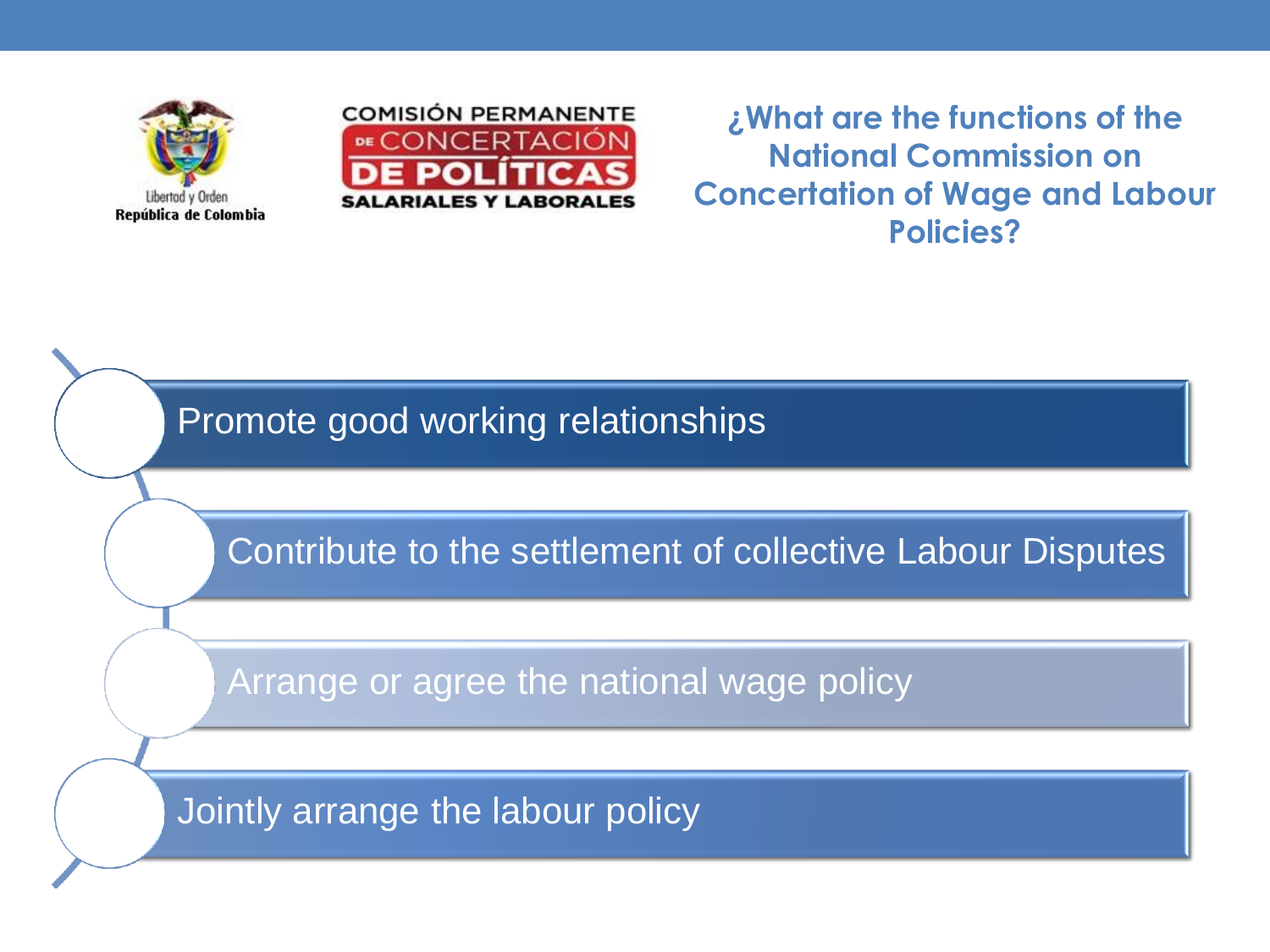



#### **THE PROCEDURE FOR THE NEGOTIATION ON MINIMUM WAGE**

If one part is not agree

one  $\pm$ 

part is not agree

1. Establish the methodology and calculation of the labour productivity in the Tripartite Committee Productivity

2. Analysis and discussion of minimum wage setting by the members of the Commission at regular sessions until December fifteen

3. Who disagree should mandatorily explain in writing the reasons for the exception in the next forty-eight hours

4. The parts are required to study these qualifications and establish their position in front of them in the end of the fortyeight hours

5. The Commission have to meet to seek consensus before December thirty

6. The Government issued a Decree with the minimum wage increase, which will contain the tripartite agreement, or otherwise, shall be established according to the economic parameters established by law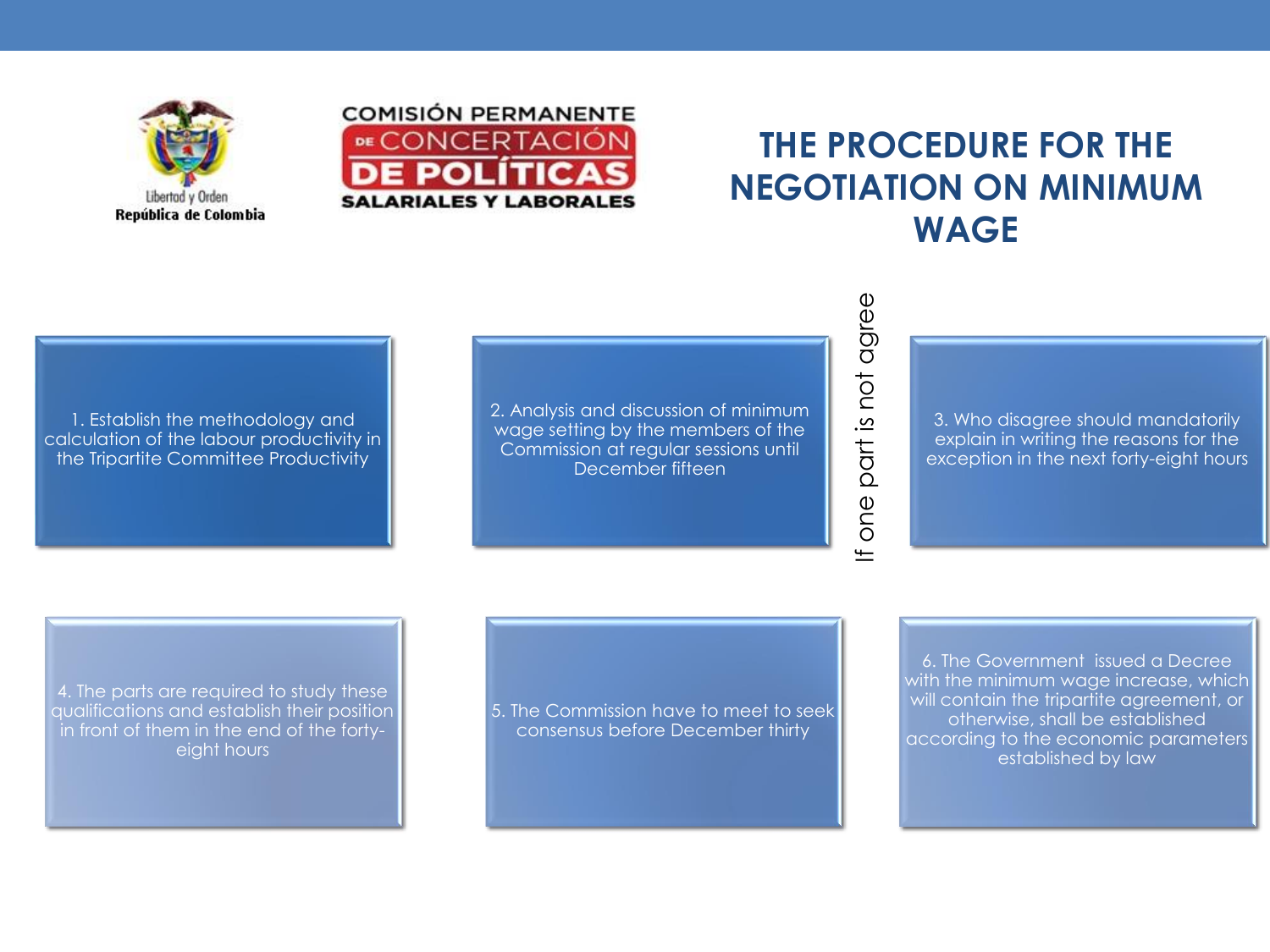



### **LEGAL PARAMETERS FOR MINIMUM WAGE INCREASE**

The Article 8 of Act 278/96, and the judicial compilation of the Constitutional Court of Colombia (Decision C-815/99, C-531/05) to agree that the minimum wage should take into account the following economic criteria:

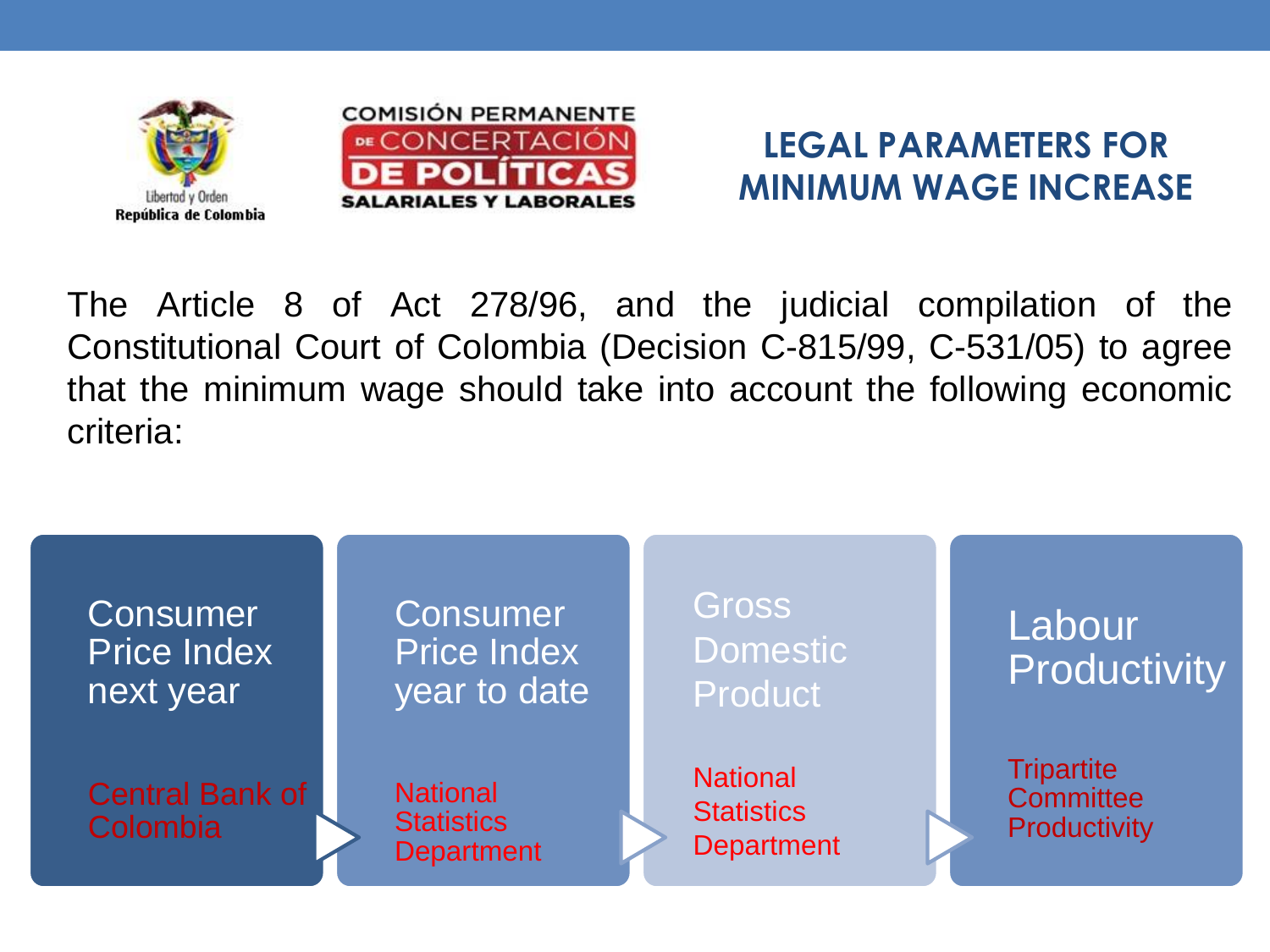![](_page_6_Picture_0.jpeg)

Libertod y Orden

República de Colombia

### **LEGAL PARAMETERS FOR MINIMUM WAGE INCREASE**

| Year | Minimum Wage Increase (%) | <b>Consumer Price Index</b><br>$(\%)$ | <b>Productivity (%)</b> | <b>GDP (%)</b> |
|------|---------------------------|---------------------------------------|-------------------------|----------------|
| 2001 | 8,0                       | 7,65                                  | $-0,6$                  | 1,7            |
| 2002 | 7,4                       | 6,99                                  | 1,2                     | 2,5            |
| 2003 | 7,8                       | 6,49                                  | 0,1                     | 3,9            |
| 2004 | 6,6                       | 5,5                                   | 3,9                     | 5,3            |
| 2005 | 6,9                       | 4,85                                  | 1,6                     | 4,7            |
| 2006 | 6,3                       | 4,48                                  | 4,9                     | 6,7            |
| 2007 | 6,4                       | 5,69                                  | 4,0                     | 6,9            |
| 2008 | 7,7                       | 7,67                                  | $-0,4$                  | 3,5            |
| 2009 | 3,6                       | 2,0                                   | $-4,0$                  | 1,7            |
| 2010 | 4,0                       | 3,17                                  | $-0,2$                  | 4,0            |
| 2011 | 5,8                       | 3,73                                  | 1,0                     | 6,6            |
| 2012 | 4,02                      | 2,44                                  | 0,7                     | 4,0            |
| 2013 | 4,5                       | 1,94                                  | 0,8                     | 4,7            |

Source: Central Bank of Colombia and National Statistics Department